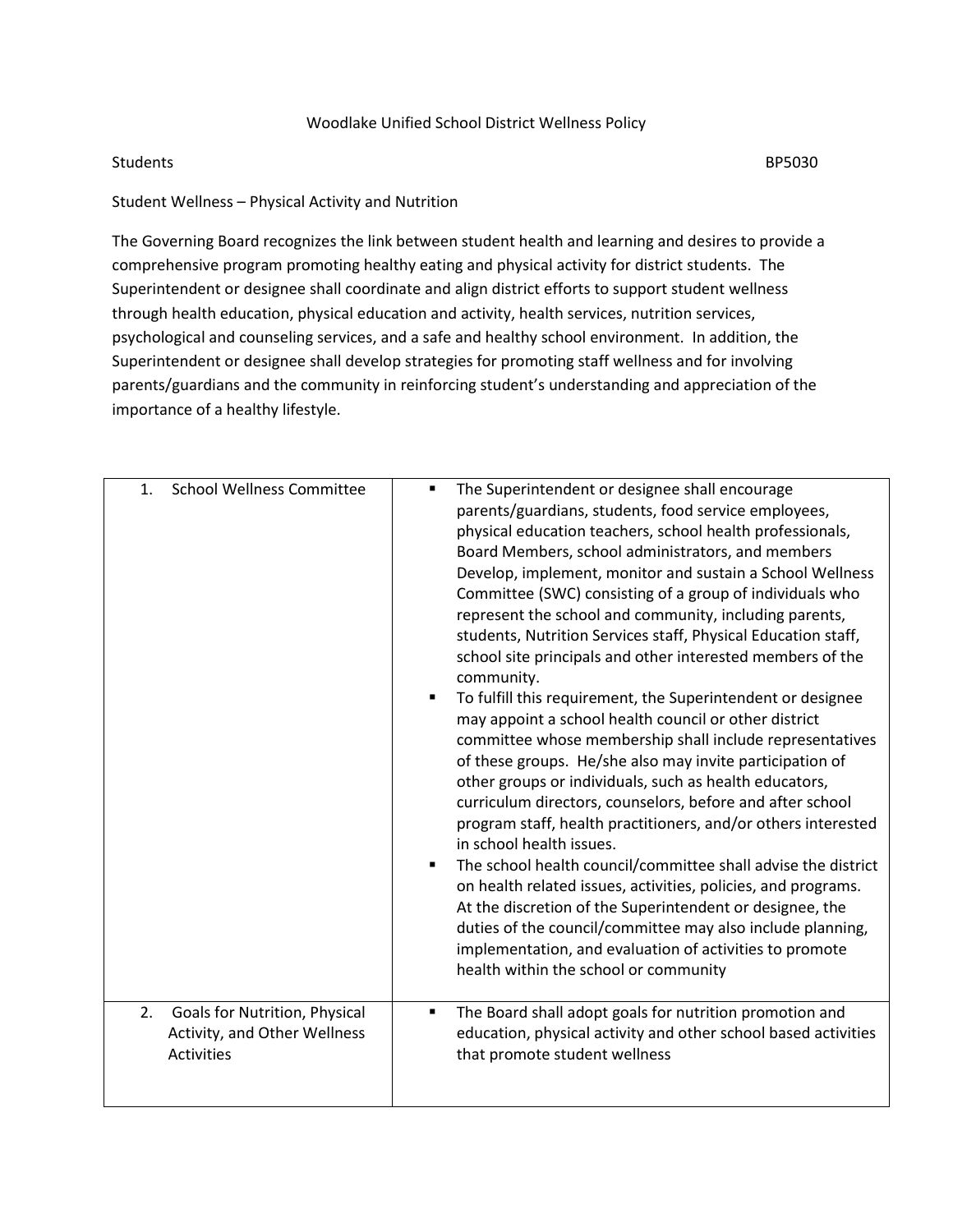| 3. | Goals for the School District   | The district's nutrition education and physical education<br>$\blacksquare$<br>programs shall be based on research, shall be consistent<br>with the expectations established in the state's curriculum<br>frameworks and content standards, and shall be designed to<br>build the skills and knowledge that all students need to<br>maintain a healthy lifestyle<br>The nutrition education program shall include, but is not<br>$\blacksquare$<br>limited to, information about the benefits of healthy eating<br>for learning, disease prevention, weight management, and<br>oral health. Nutrition education shall be provided as part of<br>the health education program and, as appropriate, shall be<br>integrated into other academic subjects in the regular<br>educational program, before and after school programs,<br>summer learning programs, and school garden programs |
|----|---------------------------------|----------------------------------------------------------------------------------------------------------------------------------------------------------------------------------------------------------------------------------------------------------------------------------------------------------------------------------------------------------------------------------------------------------------------------------------------------------------------------------------------------------------------------------------------------------------------------------------------------------------------------------------------------------------------------------------------------------------------------------------------------------------------------------------------------------------------------------------------------------------------------------------|
| 4. | <b>Nutrition Education</b>      | To reinforce the district's nutrition education program, the<br>٠<br>Board prohibits the marketing and advertising of non-<br>nutritious foods and beverages through signage, vending<br>machine fronts, logos, scoreboards, school supplies,<br>advertisements in school publications, coupon or incentive<br>programs, free giveaways, or other means                                                                                                                                                                                                                                                                                                                                                                                                                                                                                                                                |
| 5. | <b>Physical Activity</b>        | All students shall be provided opportunities to be physically<br>$\blacksquare$<br>active on a regular basis. Opportunities for moderate to<br>vigorous physical activity shall be provided through physical<br>education and recess and may also be provided through<br>school athletic programs, extracurricular programs, before<br>and after school programs, summer learning programs,<br>programs encouraging students to walk or bicycle to and<br>from school, in class physical activity breaks, and other<br>structured and unstructured activities                                                                                                                                                                                                                                                                                                                          |
| 6. | <b>District Facilities</b>      | The Board may enter into a joint use agreement or<br>٠<br>memorandum of understanding to make district facilities or<br>grounds available for recreational or sports activities outside<br>the school day and/or use community facilities to expands<br>students' access to opportunity for physical activity                                                                                                                                                                                                                                                                                                                                                                                                                                                                                                                                                                          |
| 7. | <b>Professional Development</b> | Professional development shall be regularly offered to<br>$\blacksquare$<br>health education and physical education teachers, coaches,<br>activity supervisors, food services staff, and other staff as<br>appropriate to enhance their health knowledge and skills                                                                                                                                                                                                                                                                                                                                                                                                                                                                                                                                                                                                                    |
| 8. | Outreach                        | The Superintendent or designee may disseminate health<br>$\blacksquare$<br>information and/or the district's student wellness policy to<br>parents/guardians though district or school newsletters,<br>handouts, parent/guardian meetings, district and school                                                                                                                                                                                                                                                                                                                                                                                                                                                                                                                                                                                                                         |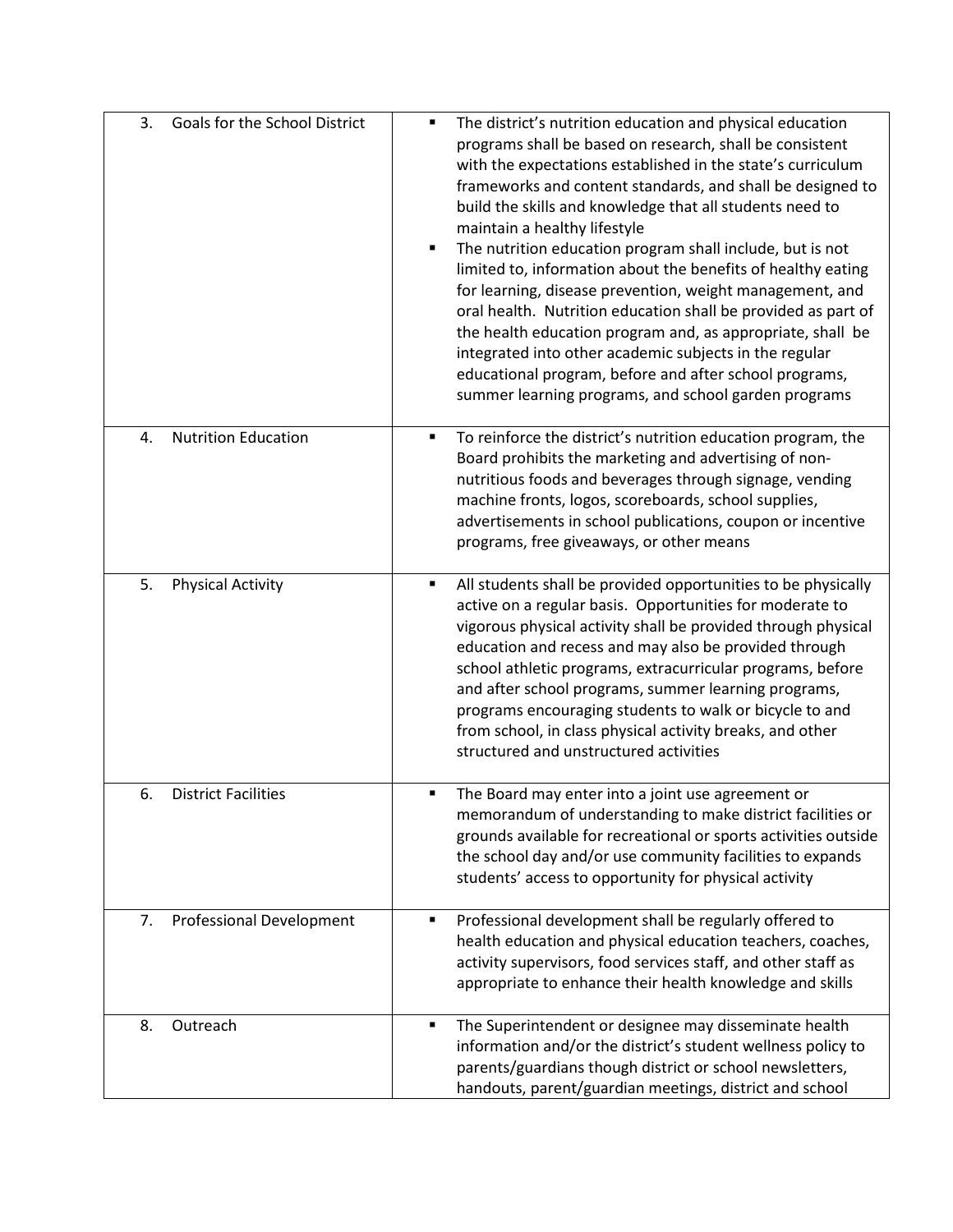|                                                                  | web sites, and other communications. Outreach to<br>parents/guardians shall emphasize the relationship between<br>student health and academic performance                                                                                                                                                                                                                                                                                                                                                                                                                                                                                                                                                                                            |
|------------------------------------------------------------------|------------------------------------------------------------------------------------------------------------------------------------------------------------------------------------------------------------------------------------------------------------------------------------------------------------------------------------------------------------------------------------------------------------------------------------------------------------------------------------------------------------------------------------------------------------------------------------------------------------------------------------------------------------------------------------------------------------------------------------------------------|
| <b>Positive School Environment</b><br>9.                         | In order to ensure that students have access to<br>٠<br>comprehensive health services, the district may provide<br>access to health services at or near district schools and/or<br>may provide referrals to community resources<br>The Board recognizes that a safe, positive school<br>$\blacksquare$<br>environment is also conducive to students' physical and<br>mental health and thus prohibits bullying and harassment of<br>all students, including bullying on the basis of weight or<br>health condition                                                                                                                                                                                                                                   |
| 10. Role Models                                                  | The Superintendent or designee shall encourage staff to<br>٠<br>serve as positive role models for healthy eating and physical<br>fitness. He/she shall promote work-site wellness programs<br>and may provide opportunities for regular physical activity<br>among employees                                                                                                                                                                                                                                                                                                                                                                                                                                                                         |
| 11. Nutrition Guidelines and<br><b>Participation in Programs</b> | For all foods available on each campus during the school<br>٠<br>day, the district shall adopt nutritional guidelines which are<br>consistent with 42USC 1773 and 1779 and federal<br>regulations and which support the objectives of promoting<br>student health and reducing childhood obesity<br>In order to maximize the district's ability to provide<br>$\blacksquare$<br>nutritious meals and snacks, all district schools shall<br>participate in available federal school nutrition programs,<br>including the National School Lunch and School Breakfast<br>programs and after school snack programs to the extent<br>possible. When approved by the California Department of<br>Education, the district may sponsor a summer meal program |
| 12. Water                                                        | The Superintendent or designee shall provide access to free,<br>potable water during meals times in the food service area in<br>accordance with Ed Code 38086 and 42 USC 1758, and shall<br>encourage students' consumption of water by educating<br>them about the health benefits of water and serving water<br>in an appealing manner                                                                                                                                                                                                                                                                                                                                                                                                             |
| 13. Nutrition Standards                                          | The Board believes that all foods and beverages sold to<br>٠<br>students at district schools, including those available outside<br>the district's food services program, should support the<br>health curriculum and promote optimal health.<br>Nutritional standards adopted by the district for foods and<br>п<br>beverages provided through student stores, vending<br>machines, or other venues shall meet or exceed state and                                                                                                                                                                                                                                                                                                                   |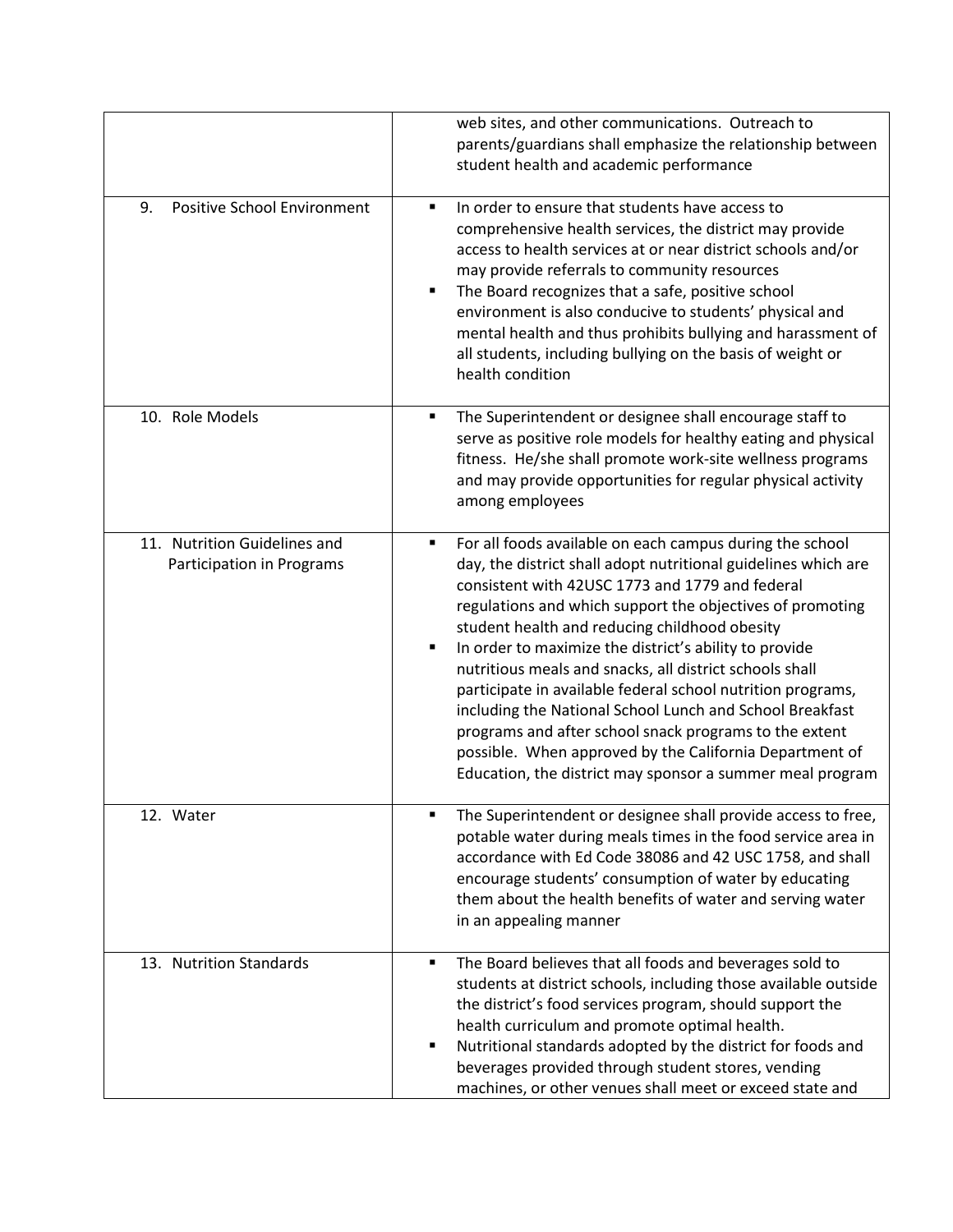|                                                | federal nutritional standards                                                                                                                                                                                                                                                                                                                                                                                                                                                                                                                                                                                                                                                                                                                                                                                                                                                                                                                                                                                                                                                                                                                                                                                                                                                                                                                                                                                                                                                                                                                                                                                                                                                                                  |
|------------------------------------------------|----------------------------------------------------------------------------------------------------------------------------------------------------------------------------------------------------------------------------------------------------------------------------------------------------------------------------------------------------------------------------------------------------------------------------------------------------------------------------------------------------------------------------------------------------------------------------------------------------------------------------------------------------------------------------------------------------------------------------------------------------------------------------------------------------------------------------------------------------------------------------------------------------------------------------------------------------------------------------------------------------------------------------------------------------------------------------------------------------------------------------------------------------------------------------------------------------------------------------------------------------------------------------------------------------------------------------------------------------------------------------------------------------------------------------------------------------------------------------------------------------------------------------------------------------------------------------------------------------------------------------------------------------------------------------------------------------------------|
| 14. Fundraising and Other Food<br><b>Sales</b> | The Superintendent or designee shall encourage school<br>П<br>organizations to use healthy food items or non-food items<br>for fundraising purposes. He/she shall also encourage<br>school staff to avoid the use of non-nutritious foods as a<br>reward for students' academic performance,<br>accomplishments, or classroom behavior                                                                                                                                                                                                                                                                                                                                                                                                                                                                                                                                                                                                                                                                                                                                                                                                                                                                                                                                                                                                                                                                                                                                                                                                                                                                                                                                                                         |
| 15. Parties and Celebrations                   | School staff shall encourage parents/guardians or other<br>٠<br>volunteers to support the district's nutrition education<br>program by considering nutritional quality when selecting<br>any snacks which they may donate for occasional class<br>parties<br>Class parties or celebrations shall be held after the lunch<br>п<br>period when possible                                                                                                                                                                                                                                                                                                                                                                                                                                                                                                                                                                                                                                                                                                                                                                                                                                                                                                                                                                                                                                                                                                                                                                                                                                                                                                                                                          |
| 16. Policy Implementation and<br>Evaluation    | The Superintendent shall designate one or more district or<br>٠<br>school employees, as appropriate, to ensure that each site<br>complies with this policy<br>The Superintendent or designee shall assess the<br>٠<br>implementation and effectiveness of this policy at least once<br>every two years<br>The assessment shall include the extent to which district<br>п<br>schools are in compliance with this policy, the extent to<br>which this policy compares to model wellness policies<br>available from the USDA, and a description of the progress<br>made in attaining the goals of the Wellness Policy<br>The Board and the Superintendent or designee shall<br>٠<br>establish indicators that will be used to measure the<br>implementation and effectiveness of the district activities<br>related to student wellness. Such indicators may include,<br>but are not limited to:<br>Descriptions of the district's nutrition education,<br>1.<br>physical education, and health education curricula and<br>the extent to which they align with state academic<br>content standards and legal requirements<br>2. An analysis of the nutritional content of school meals<br>and snacks served in all district programs, based on a<br>sample of menus and production records<br>3. Student participation rates in all school meal and/or<br>snack programs, including the number of students<br>enrolled in the free and reduced price meals programs<br>compared to the number of students eligible for that<br>program<br>4. Extent to which foods sold on campus outside the food<br>services program, such as through vending machines,<br>student stores, fundraisers, comply with nutritional |